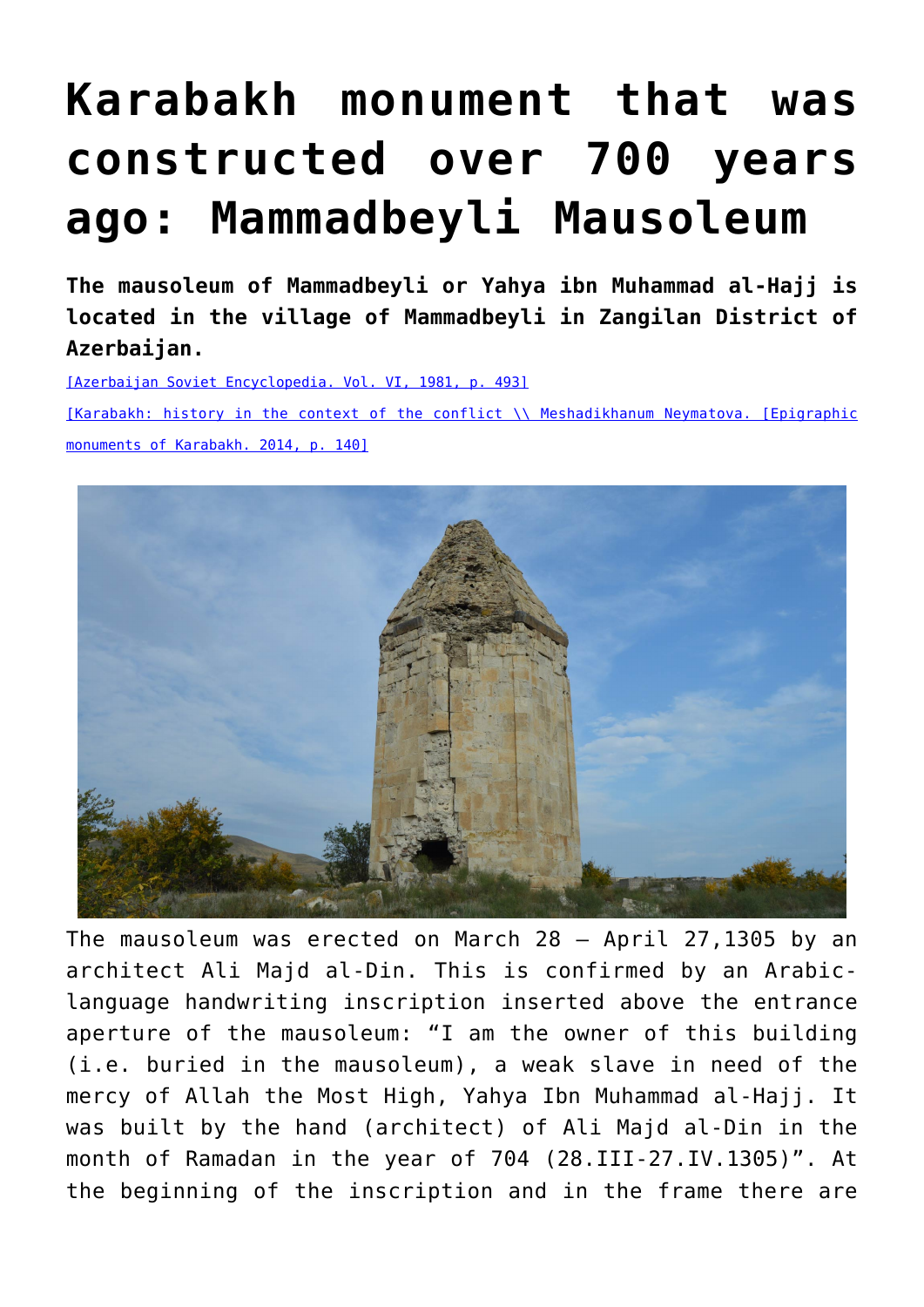verses from the Koran.

[\[Karabakh: history in the context of the conflict \\ Meshadikhanum Neymatova. \[Epigraphic](https://qarabag.com/wp-content/uploads/2022/06/Мешадиханум-Нематова.pdf) [monuments of Karabakh. 2014, p. 140\]](https://qarabag.com/wp-content/uploads/2022/06/Мешадиханум-Нематова.pdf)

According to Azerbaijani historian Meshadikhanum Neymatova, the son of a high-ranking government official, Muhammad al-Hajjah-Yahya, was buried in the mausoleum. However, the mausoleum and the village of the same name were mistakenly named after his father as "Mammadbeyli".

[\[Karabakh: history in the context of the conflict \\ Meshadikhanum Neymatova. Epigraphic](https://qarabag.com/wp-content/uploads/2022/06/Мешадиханум-Нематова.pdf) [monuments of Karabakh. 2014, p. 141\]](https://qarabag.com/wp-content/uploads/2022/06/Мешадиханум-Нематова.pdf)



The mausoleum has an octagonal shape and is covered with a pyramidal dome. It was built of white stone, but the cornice was built of black stone. The main entrance to the mausoleum is from the northeast side.

[\[Azerbaijan Soviet Encyclopedia. Vol. VI, 1981, p. 493\]](https://qarabag.com/wp-content/uploads/2022/06/Azerbaycan-Sovet-Ensiklopediyasi.pdf) [\[Architecture of Azerbaijan. Essays. 1952, p. 264\]](https://qarabag.com/wp-content/uploads/2022/06/архитектура-Азербайджана.pdf)

The dome of the mausoleum consists of two coverings: the outer one is in the form of a pyramidal tent and the inner one is spherical. The space between the inner dome and the outer tent is filled with lightweight aggregate.